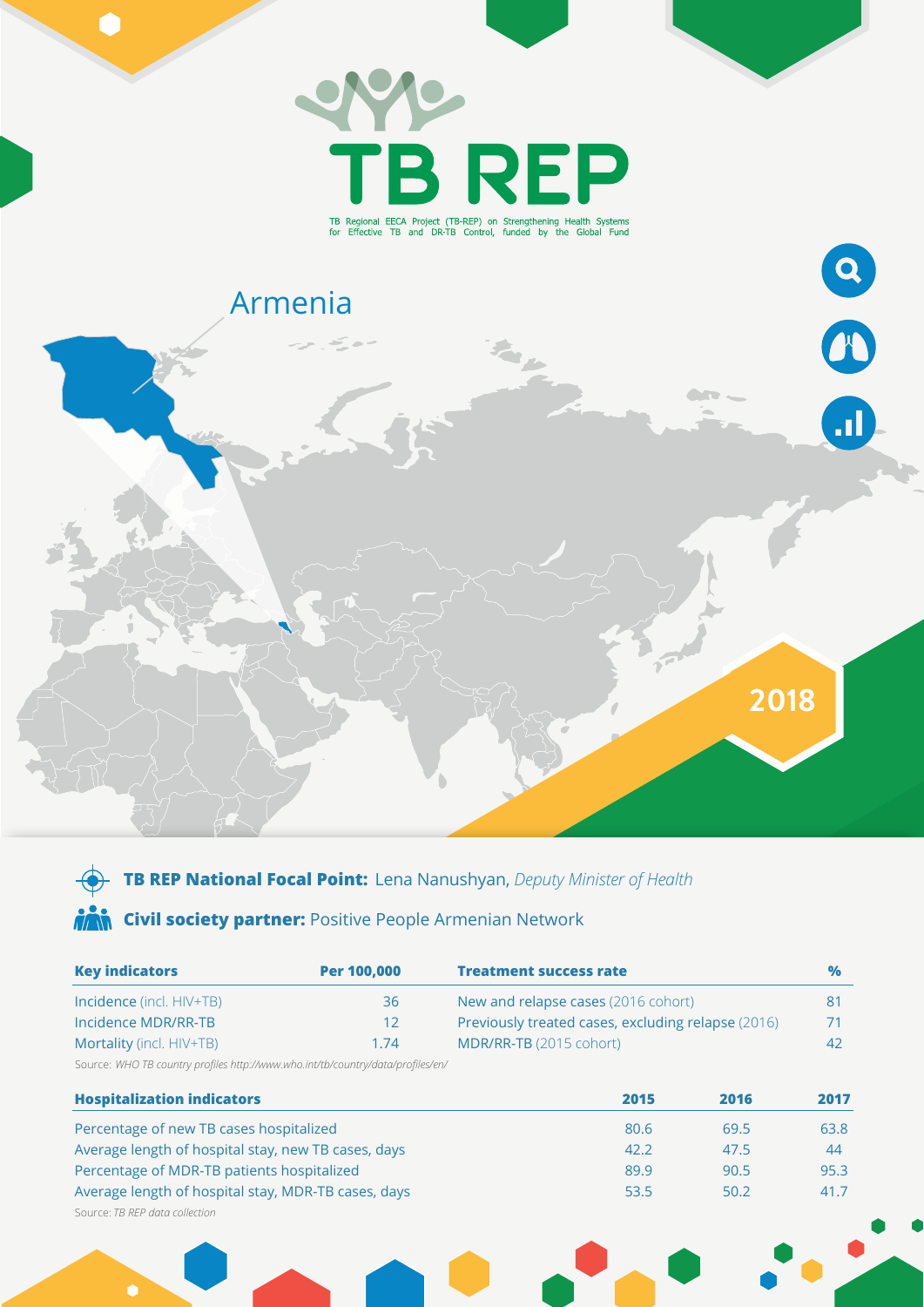# **General context and key initiatives in TB area**

Evolution of TB control in Armenia showed significant improvement and progresses prior to TB REP project: driven by strong and longstanding commitment of the Armenian Ministry of Health to reform TB prevention and care, and with support from a range of international partners, notably the Global Fund, USAID, WHO, MSF France and Armenian Red Cross, the country reduced TB incidence rate by two times and decreased its TB mortality rate by more than five times between 2007 and 2017. Armenian government embarked on reducing unnecessary hospital admissions and stays in 2014. Prior to 2013 TB infrastructure optimization reform, there were 72 outpatient and 9 inpatient TB care facilities in Armenia, of which 21 outpatient and 2 inpatient facilities were located in the capital city Yerevan. Majority of TB patients in Armenia were diagnosed at inpatient TB care facilities, and 95% of all TB patients received course of treatment inpatient, and 82% of public funding was allocated for hospital facilities. In 2014, new criteria for admission and discharge of patients with TB were implemented. Number of outpatient TB facilities in Yerevan reduced from 21 to 9, while their human resources and technical capabilities were further strengthened, all TB providers in Yerevan (i.e., doctors, nurses, lab technicians) were involved in training opportunities. A range of health finance reforms included

### **TB REP role in advancing TB reforms**

TB REP activities were based on established positive changes and focused on supporting the Armenian Ministry of Health in further advancing model of TB care nationally, supporting health system transformation for the new SDG agenda of ending TB. Due to its advanced stage of TB reform, positive mind shift and early adoption of PCMC, Armenia hosted the first intercountry exchange visit as part of TB REP project for teams form

primary care and hospital financing. Armenia has had a performance-based financing (PBF) mechanism for primary care providers in place since 2010. In 2014, two additional indicators related to early detection of TB (one for adults and another for children) were added to the existing set of PBF indicators. New financing mechanisms for inpatient TB services were introduced in October, 2014.The first results of those reforms were evaluated in 2015, using a set of monitoring indicators developed with technical assistance from WHO regional office for Europe. Reforms resulted in a drop by a third of hospital TB cases and bed/days, an increase in the average cost per discharged patient by two thirds, while total funding of inpatient services increased only by 14%. This led to improved quality of care and higher satisfaction of both providers and patients, since TB facilities received additional resources to invest in improvement of both service delivery and working conditions for their staff, average monthly salaries increased by 20 – 25%. The implementation of new policies led to a significant drop in TB-related hospital admissions - from 7,000 in 2006 to 2,700 in 2016, a reduction of nearly 60% in 10 years, significant reduction of the length of stay in TB hospitals and costs associated with hospitalization without affecting the rates of successful treatment.

Belarus, Kyrgyzstan and Moldova, to get familiar with the pathway taken by Armenia in its reform and policy solutions. Anchored in technical expertise of the Armenian NTP and national stakeholders, TB REP engaged Armenian implementers as progressive agents of change and technical experts in other TB REP countries.

### **Health system response to TB: learning from the Armenian experience**

An intercountry exchange focusing on health system organization to make TB prevention and care more people-centred and on financial reforms to TB services was conducted in Armenia on 18–19 December 2017. Organized by the Centre for Health Policies and Studies (PAS Centre) and WHO Regional Office for Europe and Country Office in cooperation with the Ministry of Health of Armenia, representatives from the ministries of health and finance, and the health insurance funds from Belarus, Kyrgyzstan and Moldova took part in the tour and explored Armenian experience. One of the objectives of this initiative was to share the experience of Armenia in implementing policy measures and related new financing mechanisms, to stimulate ideas and the exchange of good practices in TB prevention and care. Presentations were given on the TB care reforms that have already been carried out, their challenges and achievements. Participants also received presentations on current payment mechanisms, the roadmap for improving TB financing, the impact of the new financing mechanism on TB service quality and financial efficiency, as well as future steps to be taken towards establishment of an optimal model for TB services in Armenia.The experts visited TB hospitals and outpatient care providers, and met with officials from the Ministry of Health, the National Tuberculosis Control Centre, the State Health Agency and other national stakeholders and international organizations involved in TB services. Participants emphasized the importance of the opportunity for dialogue, interactive discussions and visits to TB facilities, as well as familiarizing themselves with the electronic software systems used in Armenia. Furthermore, they compared ongoing health system reforms, with a focus on TB prevention and care, in Belarus, Kyrgyzstan and Moldova, and

## **Adapting people-centered model of care to national context**

Giving a high priority to the project, the Armenian government has appointed its deputy minister of health as the national focal point for TB-REP who formed a national working group. As a result, in 2018 a TB-REP technical assistance was requested by the National Focal Point, to further support and promote health system strengthening for TB prevention, treatment and care both at policy and technical level in Armenia by providing techni-

highlighted lessons learned from such reforms in Armenia. This initiative was the first TB REP country exchange visit, and it proved effective in sharing good practices in the region.





cal assistance to the MOH, including the national health insurance fund in developing a roadmap of implementation of people-centered model of care. The mission objectives were the following:

Review the current Armenian model of TB care (TB service delivery in ambulatory and hospital care, including clinical pathway and guidelines) and propose options for re-profiling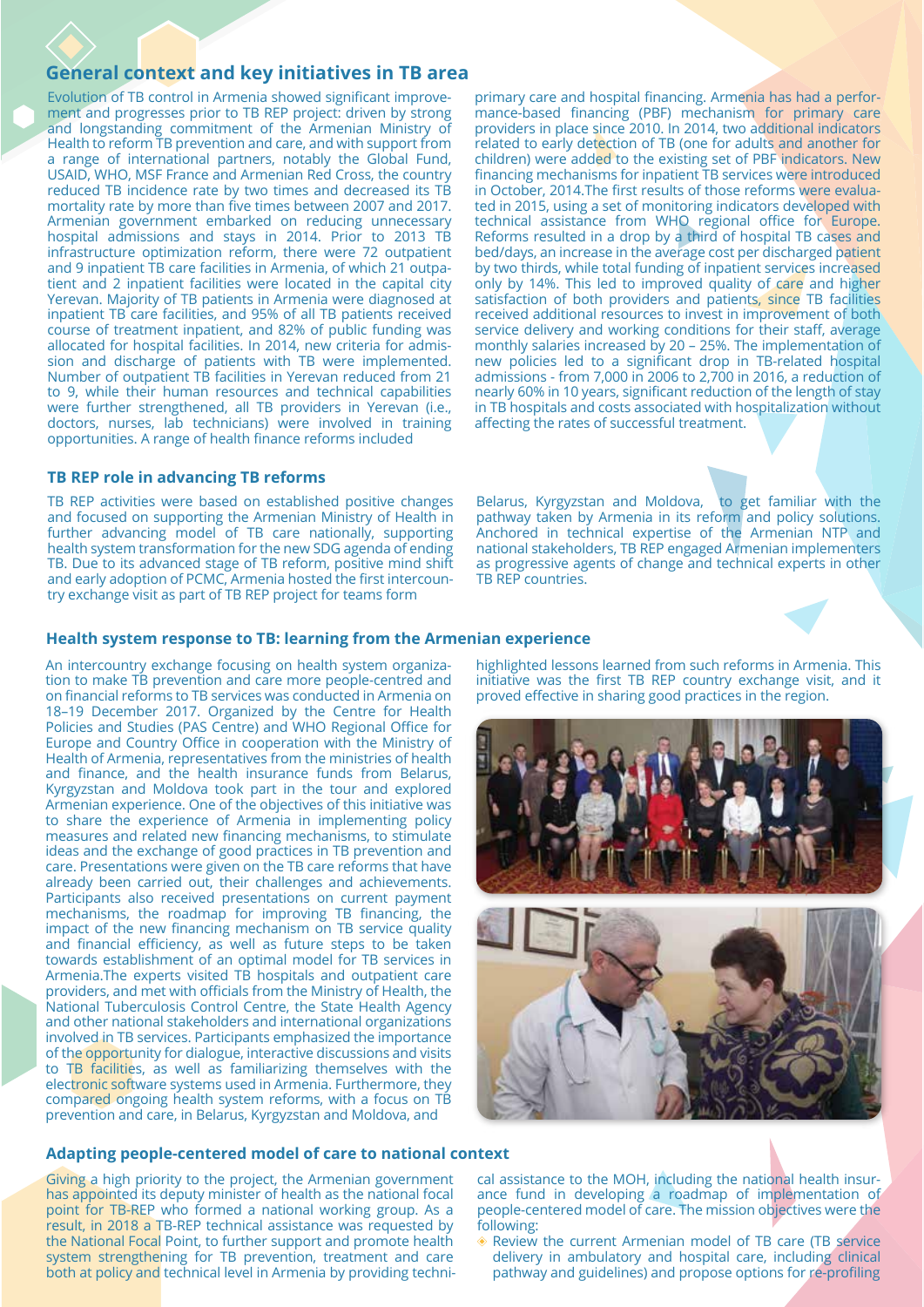current settings of service delivery to correspond to the people-centred model of TB care

- Address policy coherence of the TB country roadmap to be developed in the broader context of the ongoing national health reform in Armenia.
- Review the current provider payment arrangements for TB services and propose options for aligning financial incentives and provider payment reforms for TB services covering both out-patient and in-patient settings within the context of broader provider payment reforms in the health system.
- Provide a brief summary of international evidence to inform decisions of the Ministry of Health and to other relevant national partners on shifting TB services to outpatient settings' based approaches and relevant provider payment mechanisms.
- Develop a 0 draft of country roadmap outlining the necessary steps for country adaptation of people-centered model

of TB care, which would include specific actions (at the level of activities and tasks) to be implemented in a short- and medium-term, with clear timeframe, inputs required, and tools for measuring and improving performance.

Key areas of technical advice included an optimization of the regulation of inpatient and outpatient TB service provision including the definition of horizontal and vertical functional responsibilities for levels of care and service provider groups and of clinical patient pathways. Besides, a structural reconfiguration of the TB service delivery system design was proposed and an improvement of outpatient financial mechanisms for TB care was fostered to incentivize the successful transition to a people-centred outpatient oriented model of TB care through both provider and patient incentives in a performance-based approach.

### **Proposed model of TB care**



Source: *TB REP Technical mission report to support development of PCMC and financing approaches for better TB care in Armenia*

Following the visit, with TB REP support, a mapping of services was conducted by national working group that linked the TB services to settings, facilities and providers, as well as a TB patient pathway was developed. Additionally, a reform of TB services aimed at implementing people-centered model of care initiated by the MOH in 2017, with the key areas on regulation of provisions of inpatient and outpatient TB services and improvement of out-patient TB financial mechanisms have been supported.

The concept note on new model of TB prevention and care was drafted by the MOH in the context of Armenia's transition away from the Global Fund and assessed by the WHO Europe during a follow-up visit. The concept note acknowledges the need to further optimize TB service delivery. It aims to concentrate all inpatient TB care in the country in the National TB Control Centre; transform inpatient facilities into TB specialized outpatient service; enforce the revised TB hospitalization and discharge criteria; introduce financial incentives for outpatient doctors and nurses (take-over from the current Global Fund grant); introduce budget-funded financial incentives for patients; strengthen social support program through national funding.

The country roadmap, as a part of the TB services reform strategy, factoring in the recommendations provided by technical experts, is expected to be finalized and approved by the end of 2018.

#### **Proposed hospital optimisation**



*financing approaches for better TB care in Armenia*